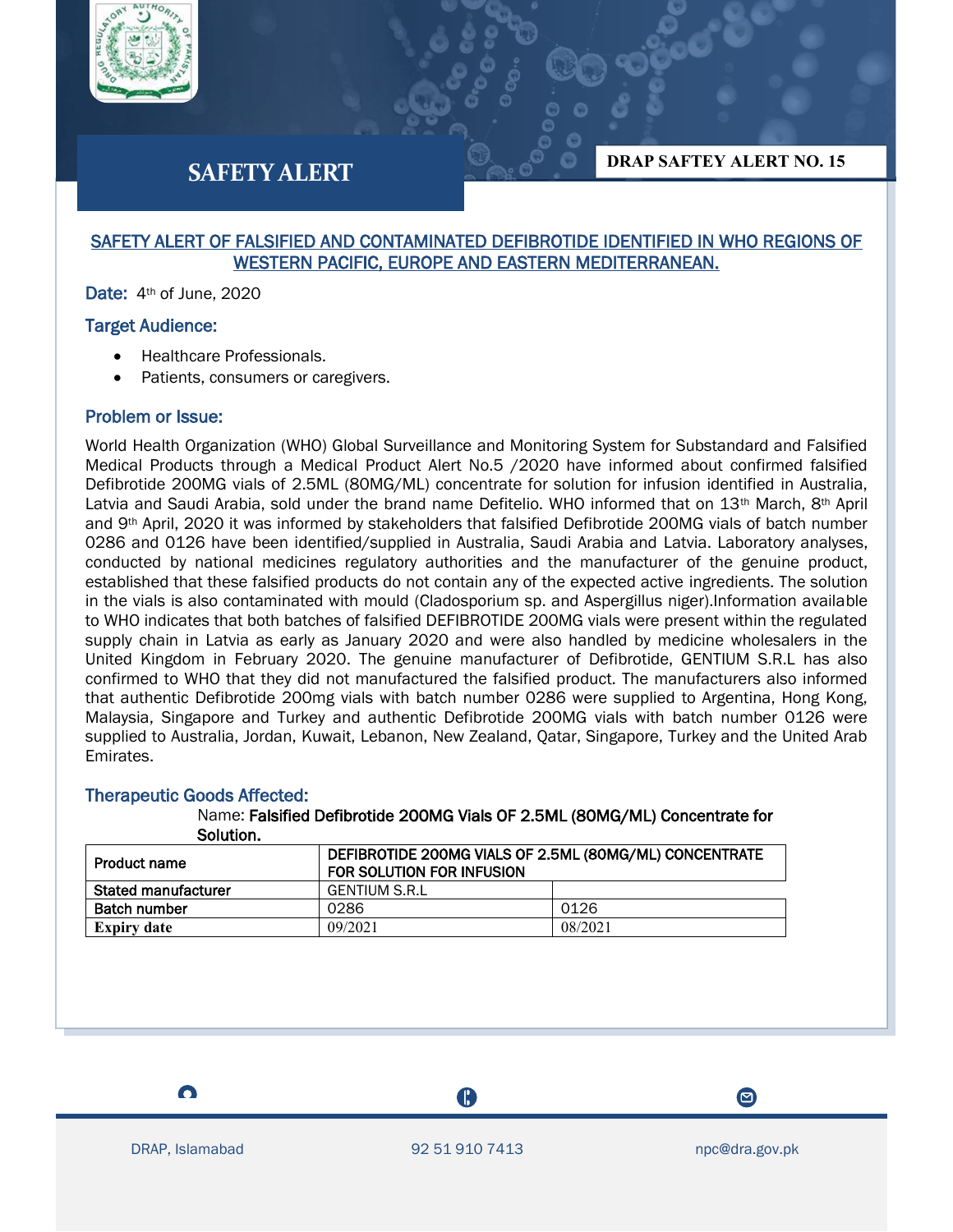

## Advice for Patient, Healthcare Professionals and Other Stakeholders:-

Those patients, who possess the above falsified product, should not use it. If the patient has used the above mentioned falsified medical product, and has suffer an adverse event, should immediately seek the advice from a qualified healthcare professional, and ensure that they report the incident to Pakistan National Pharmacovigilance Centre, Drug Regulatory Authority of Pakistan. All drugs must be obtained from authentic and reliable sources. Their authenticity and condition should be carefully checked. Healthcare professionals are requested to ensure that necessary information related to the above falsified product are reported to them by the patient and is subsequently reported to the Pakistan National pharmacovigilance Centre, DRAP, Islamabad. Other concerned stakeholders are requested to take further necessary action on their part.

Both healthcare professionals and patients are requested to report any suspected adverse drug reaction to Pakistan National Pharmacovigilance Centre, Drug Regulatory Authority of Pakistan through DRAP Med Vigilance E-reporting system http//: [https://primaryreporting.who](https://primaryreporting.who-umc.org/Reporting/Reporter?OrganizationID=PK)[umc.org/Reporting/Reporter?OrganizationID=PK](https://primaryreporting.who-umc.org/Reporting/Reporter?OrganizationID=PK) or at [npc@dra.gov.pk.](mailto:npc@dra.gov.pk)

For further details see the enclosures.

 $\bullet$ 

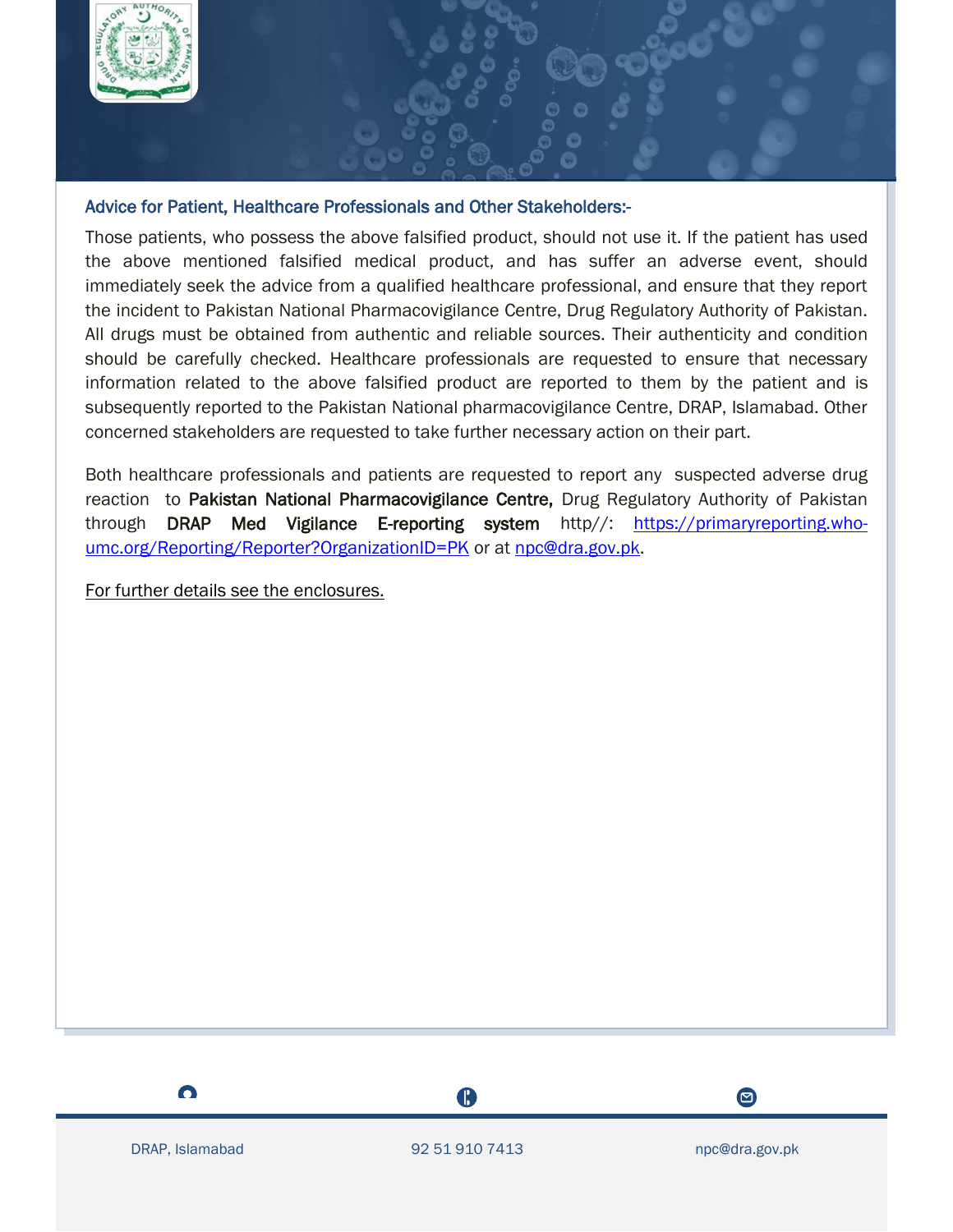

20, AVENUE APPIA – CH-1211 GENEVA 27 – SWITZERLAND – TEL CENTRAL +41 22 791 2111 – FAX CENTRAL +41 22 791 3111 – [WWW](http://www.who.int/).WHO.INT

Ref. RPQ/REG/ISF/Alert N°5.2020 7 May 2020

# **Medical Product Alert n°5/2020 Falsified and contaminated Defibrotide identified in WHO regions of Western Pacific, Europe and Eastern Mediterranean**

**This alert relates to falsified DEFIBROTIDE 200MG VIALS OF 2.5ML (80MG/ML) CONCENTRATE FOR SOLUTION FOR INFUSION identified in Australia, Latvia and Saudi Arabia. This product is sold under the brand name Defitelio.**

On 13 March 2020, the WHO [Global Surveillance and Monitoring System on Substandard and Falsified \(SF\)](https://www.who.int/medicines/regulation/ssffc/en/)  [Medical Products](https://www.who.int/medicines/regulation/ssffc/en/) was informed that falsified DEFIBROTIDE 200MG vials were identified at patient level in Australia, displaying batch number 0286 (see Table 1 below for full details).

Following enquiries with stakeholders, on 8 April 2020, WHO was informed that falsified DEFIBROTIDE 200MG vials had also been supplied to Saudi Arabia, displaying batch number 0286 and 0126 (see Table 1 below for full details).

Following enquiries with stakeholders, on 9 April 2020, WHO was informed that falsified DEFIBROTIDE 200MG vials, displaying batch number 0126, had also been identified in Australia and Latvia.

DEFIBROTIDE is used to treat hepatic veno-occlusive disease, in which the blood vessels in the liver become damaged and obstructed by blood clots. This can be caused by treatments prior to a stem cell transplantation.

Laboratory analyses, conducted by national medicines regulatory authorities and the manufacturer of the genuine product, established that these falsified products do not contain any of the expected active ingredient. The solution in the vials is also contaminated with mould (Cladosporium sp. and Aspergillus niger).

Information available to WHO indicates that both batches of falsified DEFIBROTIDE 200MG vials were present within the regulated supply chain in Latvia as early as January 2020 and were also handled by medicine wholesalers in the United Kingdom in February 2020. It is important to note that widespread vigilance is required from all countries, regardless of where the product was originally identified.

| <b>Product name</b>        | DEFIBROTIDE 200MG VIALS OF 2.5ML (80MG/ML) CONCENTRATE FOR<br><b>SOLUTION FOR INFUSION</b> |         |  |
|----------------------------|--------------------------------------------------------------------------------------------|---------|--|
| <b>Stated manufacturer</b> | <b>GENTIUM S.R.L</b>                                                                       |         |  |
| <b>Batch number</b>        | 0286                                                                                       | 0126    |  |
| <b>Expiry date</b>         | 09/2021                                                                                    | 08/2021 |  |

*Table 1: falsified defibrotide subject of WHO Alert n°5/2020, identified in Australia, Latvia and Saudi Arabia*

The two products listed in Table 1 are confirmed falsified, on the basis that there is deliberate misrepresentation of their identity, composition and source.

The genuine manufacturer of Defibrotide, GENTIUM S.R.L has also confirmed to WHO that:

- They did not manufacture the above products.
- Authentic DEFIBROTIDE 200MG VIALS with batch number 0286 were supplied to Argentina, Hong Kong, Malaysia, Singapore and Turkey.
- Authentic DEFIBROTIDE 200MG VIALS with batch number 0126 were supplied to Australia, Jordan, Kuwait, Lebanon, New Zealand, Qatar, Singapore, Turkey and the United Arab Emirates.

For guidance and photographs, please refer to page 2 of this Alert n°5/2020.